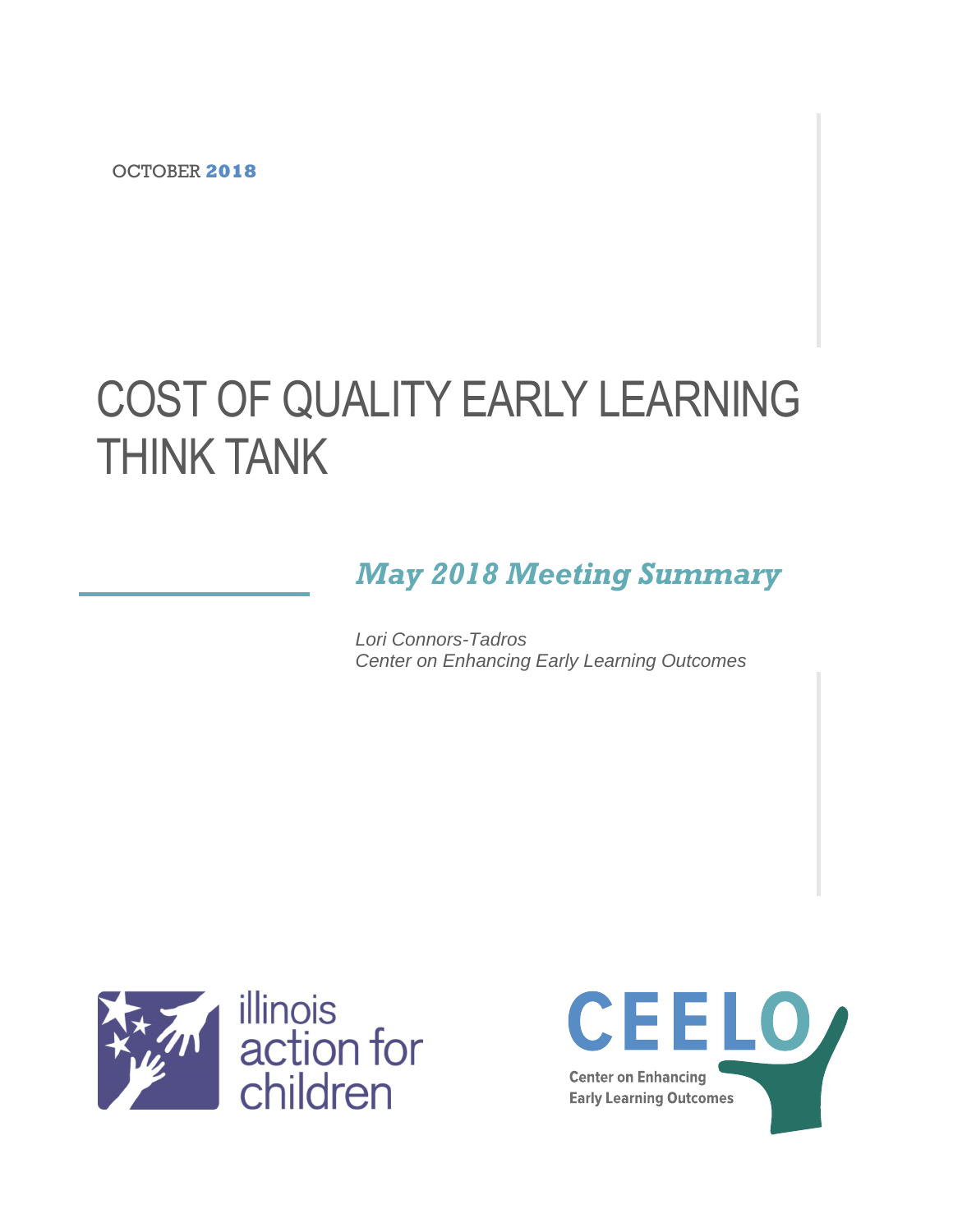# *Introduction*

The [Cost of Quality Early Learning Think Tank,](http://ceelo.org/may-2018-cpqr-thinktank/) held May 16-17, 2018 in Chicago provided an opportunity for state and local leaders, advocates, and national experts engaged in cost studies of early learning programs to take stock of what they are learning about collecting, analyzing and using cost data to inform and drive policy decisions about financing high-quality early learning programs. Participants gained a deeper, shared understanding of both political and strategic approaches needed to make a substantive impact on advancing the field toward adequate and stable funding of high-quality early learning programs, though many un-answered questions remain. Click [here](http://ceelo.org/may-2018-cpqr-thinktank/) for the list of participants, agenda and resources shared at the meeting.

#### *Goals of the meeting*

- Take stock of what we know about collecting and using cost data to inform policy.
- Increase shared understanding and principles of addressing costs in evidencebased policy.
- **EXEC** Identify capacities, research and tools needed in the next one to three years to increase adequate and stable funding for high quality early care and education.

This paper provides highlights from the meeting, summarizes the key learnings, identifies the unanswered questions and suggests next steps. We hope this paper will spur discussion and lead to continued collaboration among attendees and others as we continue our quest for sustainable, adequate funding for high-quality early learning programs.

CEELO gratefully acknowledges support from The Alliance for Early Success which made this meeting possible.

The Center on Enhancing Early Learning Outcomes (CEELO) and Illinois Action for Children (IAFC) partnered to design and conduct the Cost of Quality Think Tank.

CEELO's mission is to build capacity of State Education Agency staff, and other state and local early childhood leaders to promote innovation and accountability leading to sustained improvements in early learning opportunities and outcomes.

Illinois Action for Children, founded in 1969, works to ensure that every child in Illinois — particularly those in need — has access to the resources necessary to succeed in school and in life.

Permission is granted to reprint this material if you acknowledge CEELO and the authors of the item. For more information, call the communications contact at (732) 993-8051 or visit our website at CEELO.org.

**Suggested Citation:** Connors-Tadros, L. (2018). *Center on Enhancing Early Learning Outcomes. Cost of Quality Early Learning Think Tank; May 2018 Meeting Report.* New Brunswick, NJ: Center on Enhancing Early Learning Outcomes.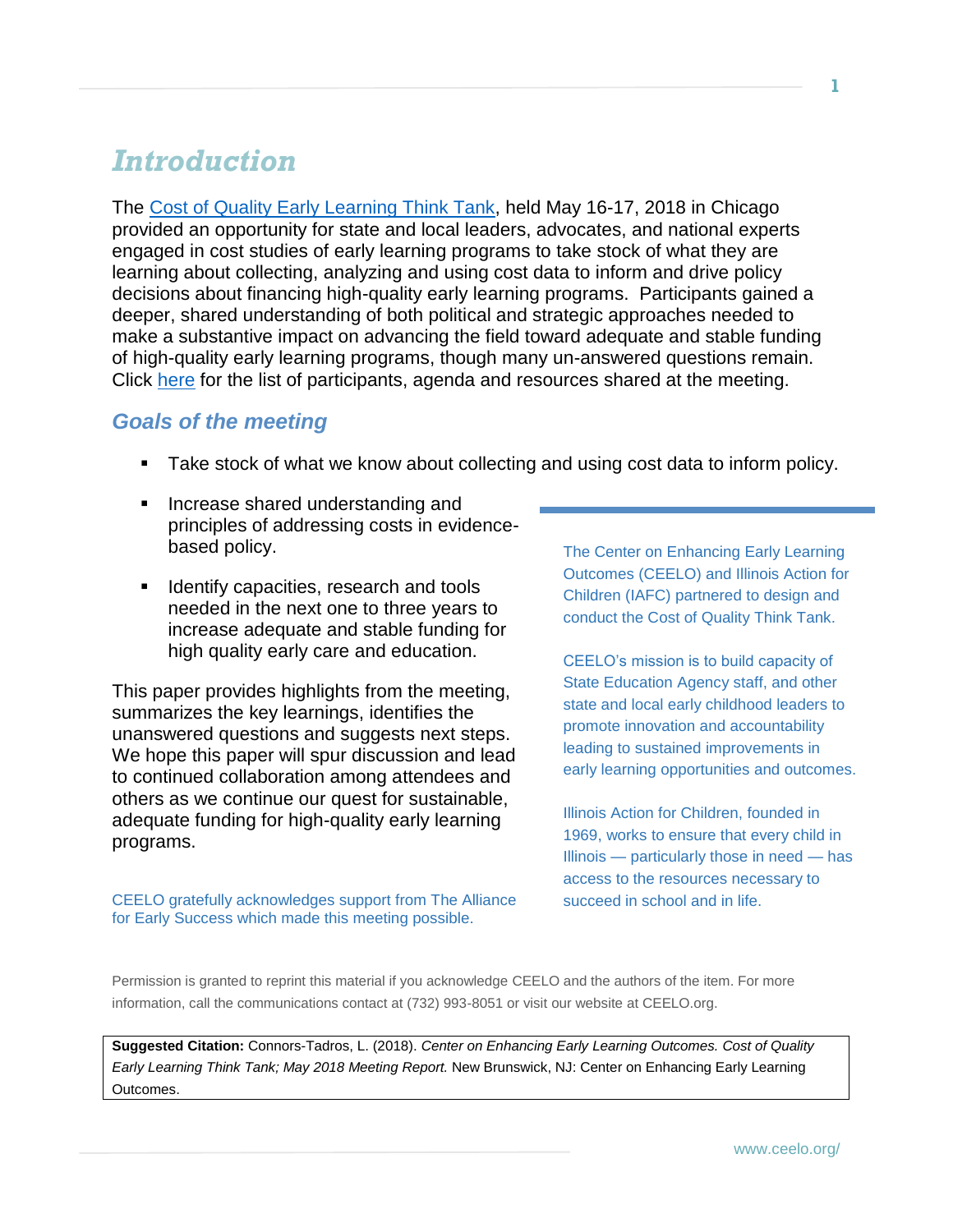# *Rational: Why Talk About Costs, Why Now?*

Increased investments have resulted from a stronger research base and strengthening political will to invest in quality early care and education programs. However, most states use an imprecise and often outdated methodology to determine allocations to programs delivering early care and education services, and methods to disperse funds differ by sector and funding stream. A few cost tools specific to high-quality early care and education exist and have been used in the last decade by states and localities, with varying degrees of success to influence policy and funding. States, national experts and others have not had the opportunity to take stock of what they know, what they are learning and what is needed to strengthen cost study methodology and to use those results to improve both adequacy and sustainability of funding for high-quality programs.

**[CEELO Cost of Preschool Quality and](http://ceelo.org/cost-of-preschool-quality-tool/)  [Revenue Calculator](http://ceelo.org/cost-of-preschool-quality-tool/) (CPQ&R)** is a free Excel-based tool to help users project costs of funding quality early childhood programs in mixed delivery settings and catalog revenue based on funding eligibility/restrictions.

The federal Office of Child Care **[Provider](https://childcareta.acf.hhs.gov/pcqc)  [Cost of Quality Calculator](https://childcareta.acf.hhs.gov/pcqc)** *estimates* annual cost and revenue for full-time child care provided through child care homes or centers at different quality levels.

The National Academies of Science, Engineering and Medicine released a national consensus report in 2018, *Transforming the Financing of Early Care and Education,<sup>i</sup>* that underscored the need to transform the financing structure for ECE to meet the needs of all children and families, and proposed a national cost methodology and shared responsibility for funding. Adapting this research to the practical realities of states and localities is the right next step. To do this, states must be able to accurately estimate c*urrent* costs of all early care and education services and *future* costs of the changes in the quantity and quality. With a solid understanding of costs, and a clear understanding of available revenue sources, it will be possible to finance the ECE systems children and families need.

# *Highlights of the Meeting Presentations and Discussions*

#### *Day 1*

*Burning Questions*. We began with an exercise to identify the burning questions that keep us up at night. Many participants acknowledged concerns that what we pay providers is not based on a sound analysis of program costs. As expected, the lack of sustainability of funding and issues of insufficient resources in the system to meet goals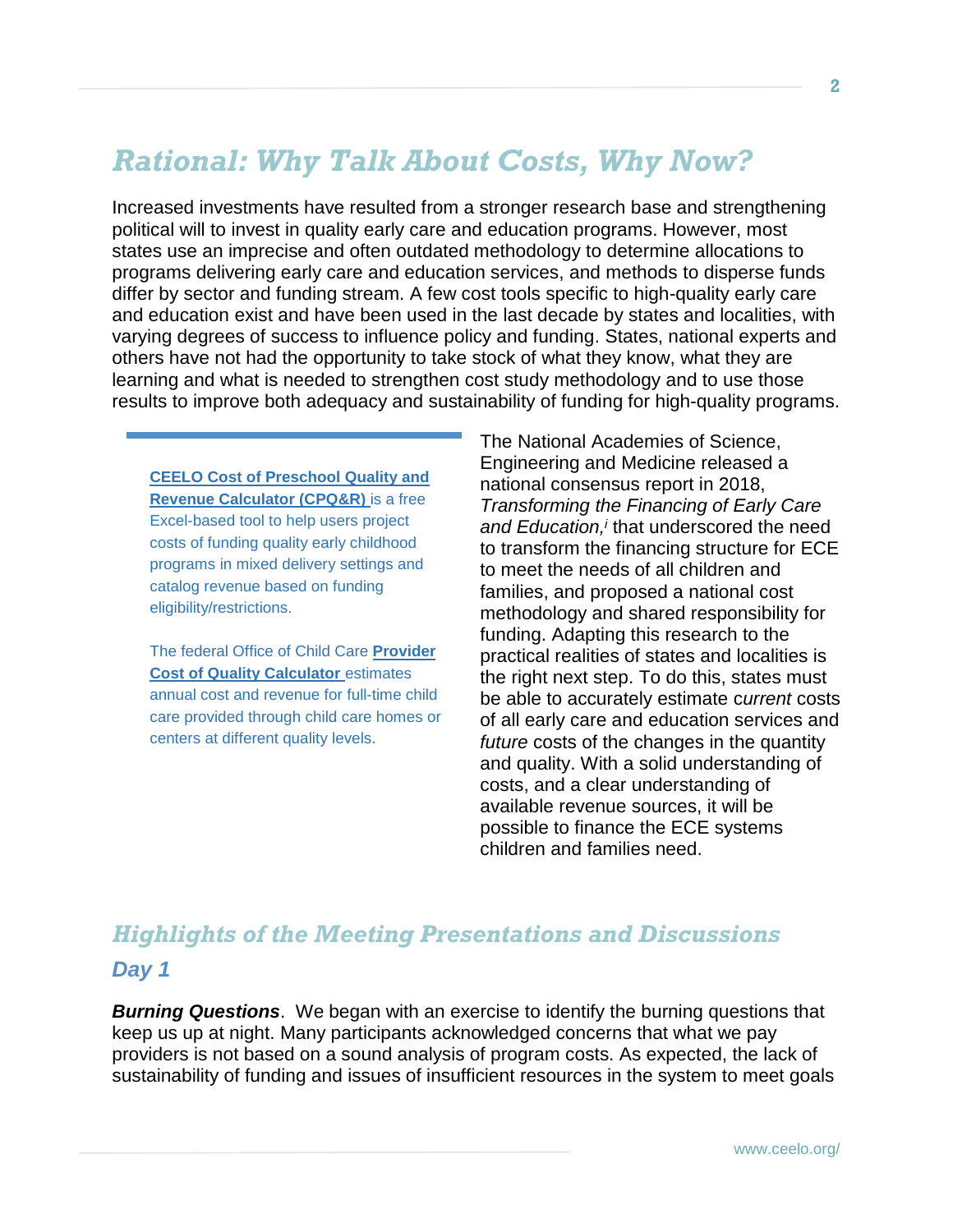and deliver quality were also common responses. Some of the fundamental questions were:

- How can funding mechanisms (slots, subsidies, program funding etc.) support better use of funds that are sustainable?
- **EXT** If we highlight the actual costs of quality will the "big" number threaten our advocacy success?
- How can we capture all that families, government and others are spending on early learning?

*Most programs are "making do" with what they get, without a clear understanding of what it really costs to deliver high-quality services.* As a result, there has not been coherent pressure on state and local governments to reform funding models to provide adequate funding. Salaries for the early childhood workforce remain woefully inadequate even in the face of enhanced required qualifications because the connection between the needed higher salaries and the overall program costs have not been acknowledged in financing policy.

*Adequate resources are not sustained over time through changing political climates or budget cycles.* The group recognized that in the U.S, a lack of consensus exists about the responsibility of government for the well-being of families with children. Most programs have no mandate to serve all eligible children so when there are fiscal shortfalls, government typically reduces the budget -- especially when the funding is tied to a fluctuating funding stream such as a tobacco tax or lottery.

*As Theresa Hawley noted, "To do it well and do it right, you're layering funding. You end up with unintended consequences financing drives access based on who qualifies for available funds. I see an unbelievable value of showing what costs are - that's the linchpin—you have to understand how it's financed."* 

Although a high bar, finding consensus that federal and state governments should increase funding levels as recommended in the report on *Transforming the Financing of*  Early Care and Education<sup>ii</sup>, would allow the field to build credibility for true costs, resulting in better momentum and more effective advocacy and policy. We would have sound data and develop funding policy based on family affordability and expectations of shared responsibility. Most importantly, we would serve children who need it most, together with all children, in high-quality programs.

*Anchoring Discussion in Reality: Kentucky and Chicago.* A panel of leaders from both Kentucky and Chicago provided insights on what they learned from conducting costs studies to ground participants in the reality of these experiences. Kentucky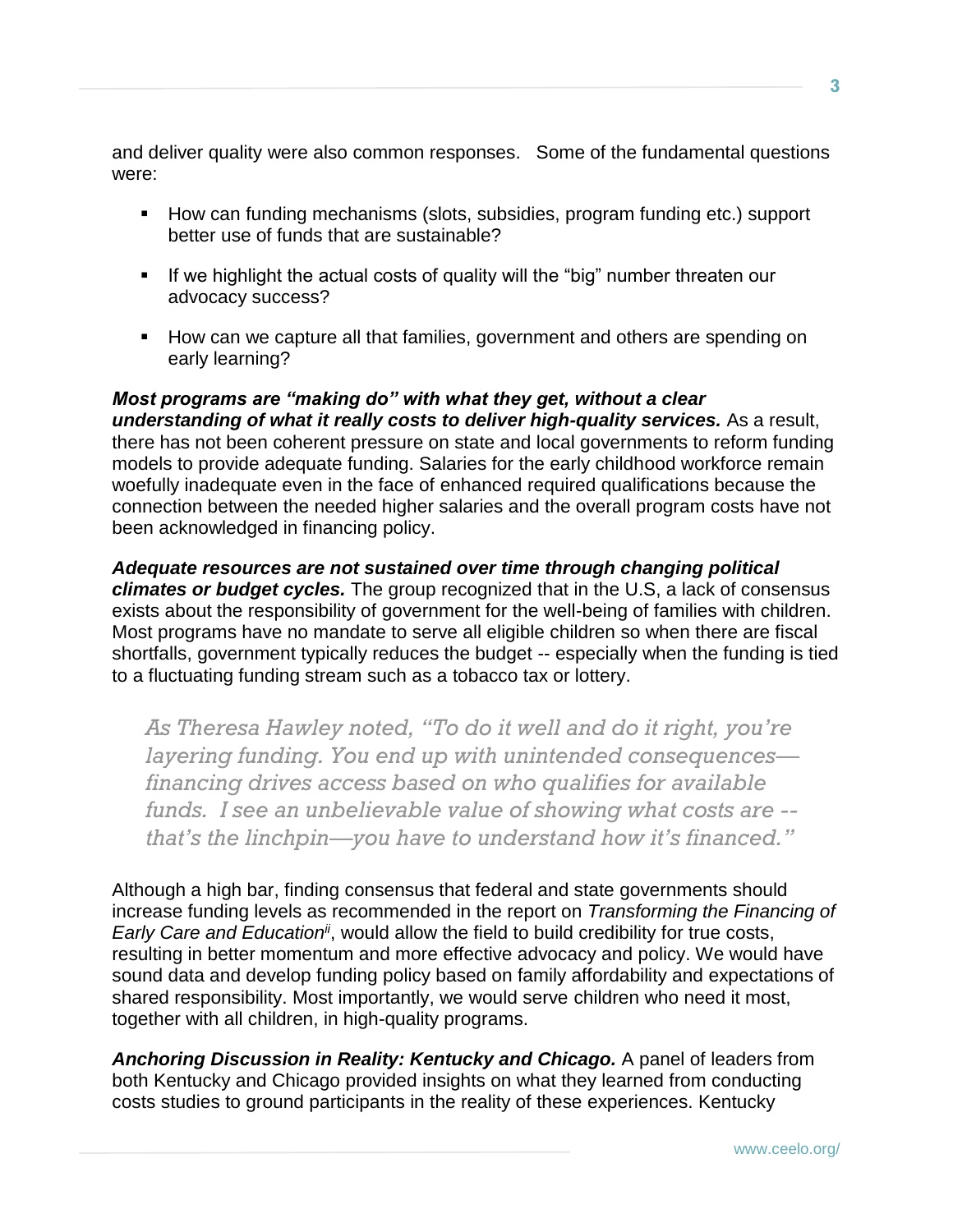currently allocates funding for 4-year-olds from low-income families, and 3- and 4-yearolds with disabilities, to local school districts through a state appropriation, allocated by the number of 4-yea- old children expected to be served by the district. Funding appropriations for the preschool program may change from year to year, causing instability in funding for districts. Stakeholders also were concerned with the adequacy of this cost methodology to meet standards of quality. The study determined costs of preschool at various levels of quality, prioritizing student-teacher interactions and specialized supports to children and families.<sup>iii</sup> As a result, the data from the cost modeling study helped advance messaging beyond preschool access to talking about classroom quality and better informing policymakers.

Chicago has a long history of providing high-quality public preschool to 3- and 4-yearold children in a mixed-delivery model. Mayor Rahm Emmanuel has pledged to implement a universal full-day preschool program for 4-year-olds<sup>iv</sup>; and charged Illinois Action for Children (IAFC) with conducting a cost study to determine the additional investment that would be needed to operate a new universal program meeting all Preschool for All and Head Start program standards.<sup>v</sup> The cost model was developed with extensive input from stakeholders, including community-based organizations (CBOs) that currently provide Preschool for All and/or Head Start. Estimates of the perclassroom cost for the program were developed for CBOs and for Chicago Public School, each analyzing the specific classroom needs and costs related to serving children in that setting. $vi$ 

### *Highlights from the presentations and discussion include:*

- ✓ *How do the purpose, goals and intended uses of cost data drive the cost modeling process?*
	- Chicago *look universally at highest quality standards desired and fund for that*. Build for what we want, not what we have.
	- Kentucky *place a priority on cost drivers that are important to you*, in Kentucky's case that was supports to improve teacher-child interaction and family support.
- ✓ *What are the most effective approaches to gathering accurate data and developing buy-in?*
	- Kentucky *Bring a cross-section of stakeholders together* and be very transparent in sharing information and communicating results.
	- Chicago *Engage providers in analyzing results*; *however, providers need to be coached in thinking about "true" costs of quality* (e.g., including all inkind and "borrowed" resources, estimating salaries that would draw and retain a highly qualified staff) rather than what they currently spend.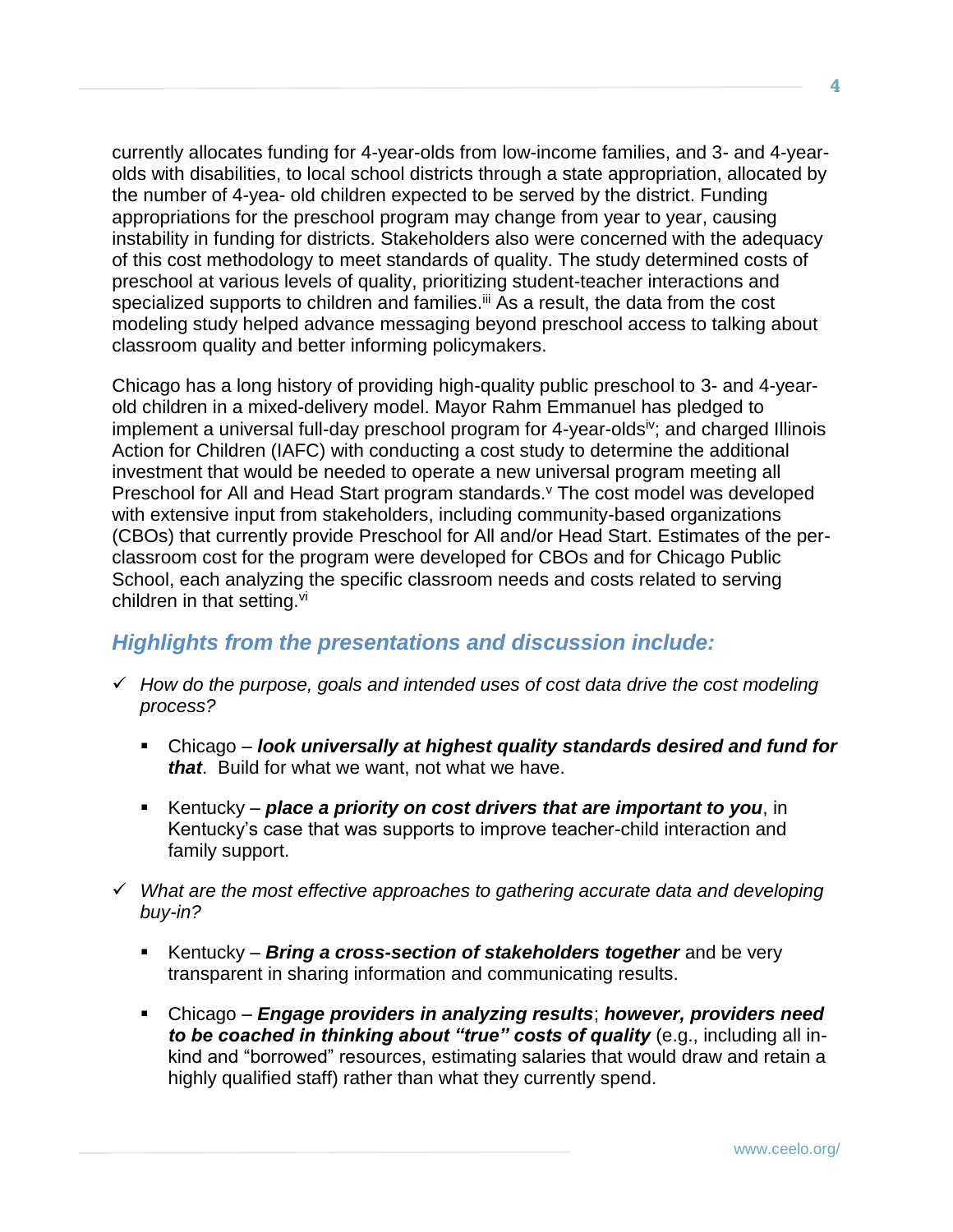- ✓ *What are the "early returns" from cost modeling processes for policy/systems development?*
	- Kentucky *Cost modeling creates a common language across systems/funding streams* and involvement of multiple stakeholders built stronger partnerships and shared understandings.
	- Chicago *Seeing the actual numbers, having real data, busted some myths* that certain types of programs or dosages are more or less expensive than perceived.

### *Day 2*

#### *Taking Stock: What Do We Know About Conducting Cost Studies of Early Learning Programs?*

Presentations by Kentucky and Chicago provided important insights into the challenge of understanding costs of quality given the realities of early learning systems at state and local levels. It is relatively "easy" to identify the major cost drivers, including staffing, facilities, and transportation; however local variation in compensation, rents, and needs of children and families for services, along with other factors, make determining the "true" cost of quality quite challenging. There was consensus that child care is presently a market failure since few families can afford a quality program and the current market rate approach doesn't come anywhere close to adequate funding for quality. In essence, it could be argued most early care and education programs are *built on the backs of teachers being paid poor wagesvii .*The early care and education system is not sustainable and will not result in the outcomes promised for children, unless we as a field become more honest about what it truly costs, and provide policy makers with clear, concrete, and compelling data on costs of quality to achieve results.

State and local leaders and policy makers need comprehensive and valid information on the costs of implementing a high-quality preschool program to help them figure out funding allocations for preschool programs, determine the cost to schools/program administrators of implementing or expanding access to high-quality preschools, understand the trade-offs of various decisions on quality and ensure funding stability and sustainability to serve all 3- and 4-year-old children in high-quality preschool programs. A number of cost tools are available and have been used by policy makers and researchers; however the field has not discussed collectively what we are learning about using these tools. The next panel addressed what we know about conducting cost studies, both exploring current status and identifying what we need to still know.

*Simon Workman summed up the consensus of the group noting, "define quality before estimating true cost. What does quality mean to you? Model after the vision we want, not after*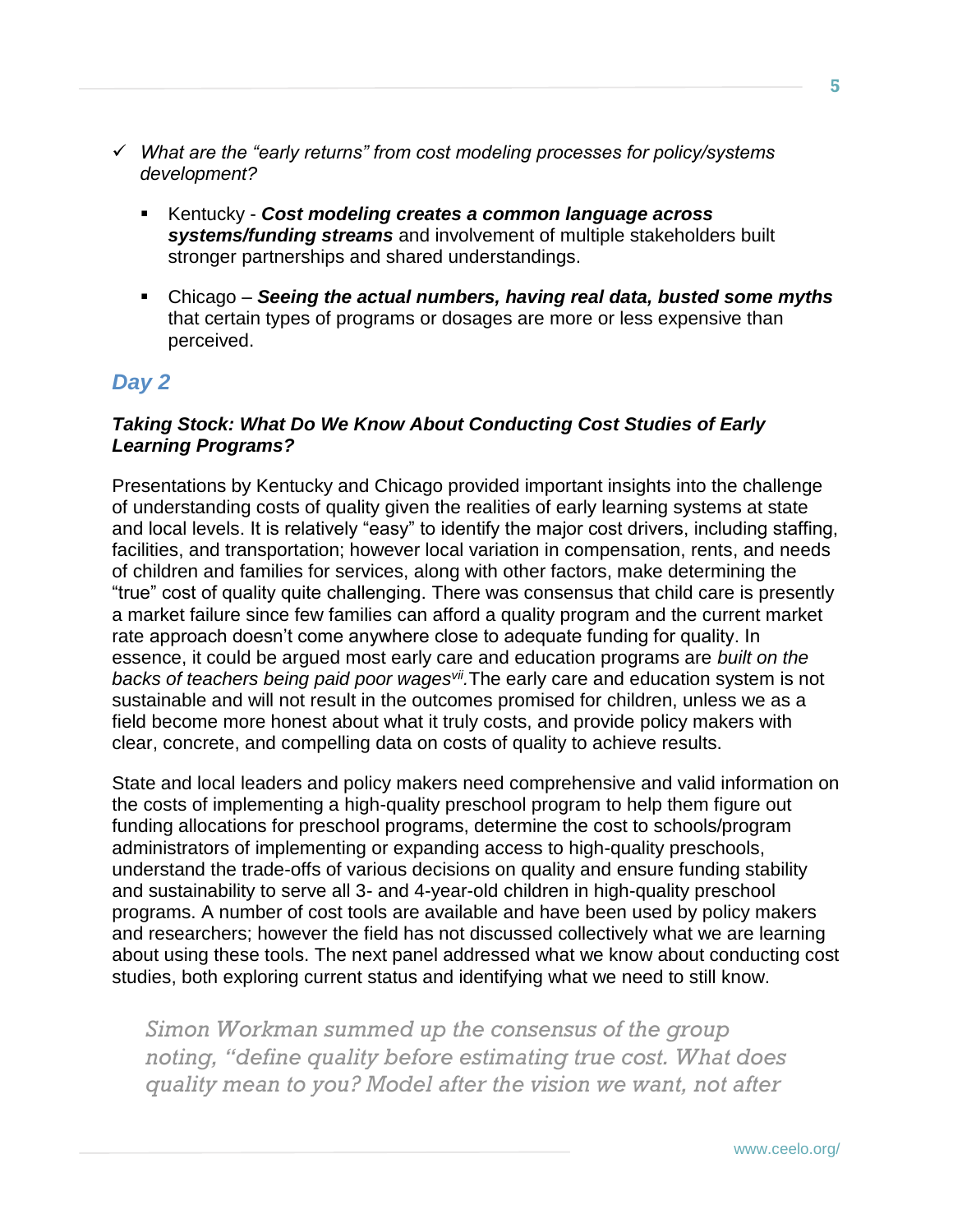*programs that are able to operate well in spite of poor funding."*

### *Highlights from the presentations and discussion include:*

#### ✓ *Are there core principles of collecting and using cost data to inform policy?*

A few principles emerged from the discussion**.** Both the panel and participants felt defining quality standards before developing a cost model is critical. Most importantly, what is currently being paid is often not equal to true cost of quality (because so often costs are omitted, standards are not being met, and/or current salaries are typically inadequate).<sup>viii</sup> The *true cost* reflects what we want our system to be.

✓ *What are the "true" costs of quality, how do we get this data?*

It is important for stakeholders to *define the purpose and use of the cost data, and then choose a cost tool or methodological approach that supports these goals.* There are a variety of cost tools that require different levels of rigor and data collection, ix ranging from "back of the envelope" calculations, to use of a standardized tool, to provider surveys, and professional judgment panels. Cost tools can help to define cost ingredients and provide consistent methods to collect data, but there are significant challenges in accessing relevant data, for example about salaries or facilities, that are specific to a state or region. *Transforming the Financing of Early Care and Education* proposed a set of "national" cost assumptions that could serve as a baseline toward further benchmarking of costs at the state or local level. $x$ 

#### ✓ *How can cost studies more accurately reflect the realities of early learning systems at the state and local level?*

A few areas critical to address in determining full cost of the early care and education system include: state and local infrastructure, including costs to administer, monitor and improve programs; costs to meet the needs of special populations and those children/families needing greater support; in addition to the variations around auspice (schools, community based, home based); salaries, transportation; and facilities, to name a few.

Investments in infrastructure including supports for preparation and professionalization of the workforce, data systems required to harmonize provision and funding of public programs, and research and evaluation to support policy and program development are also needed. Building from the principle noted above to model costs based on quality and the system you want, there are still many policy decisions and trade-offs to be addressed in balancing local variation in costs. Both Chicago and Kentucky used a combination of developing a "base quality model," then engaging stakeholders and collecting local data to make adjustments in cost projections.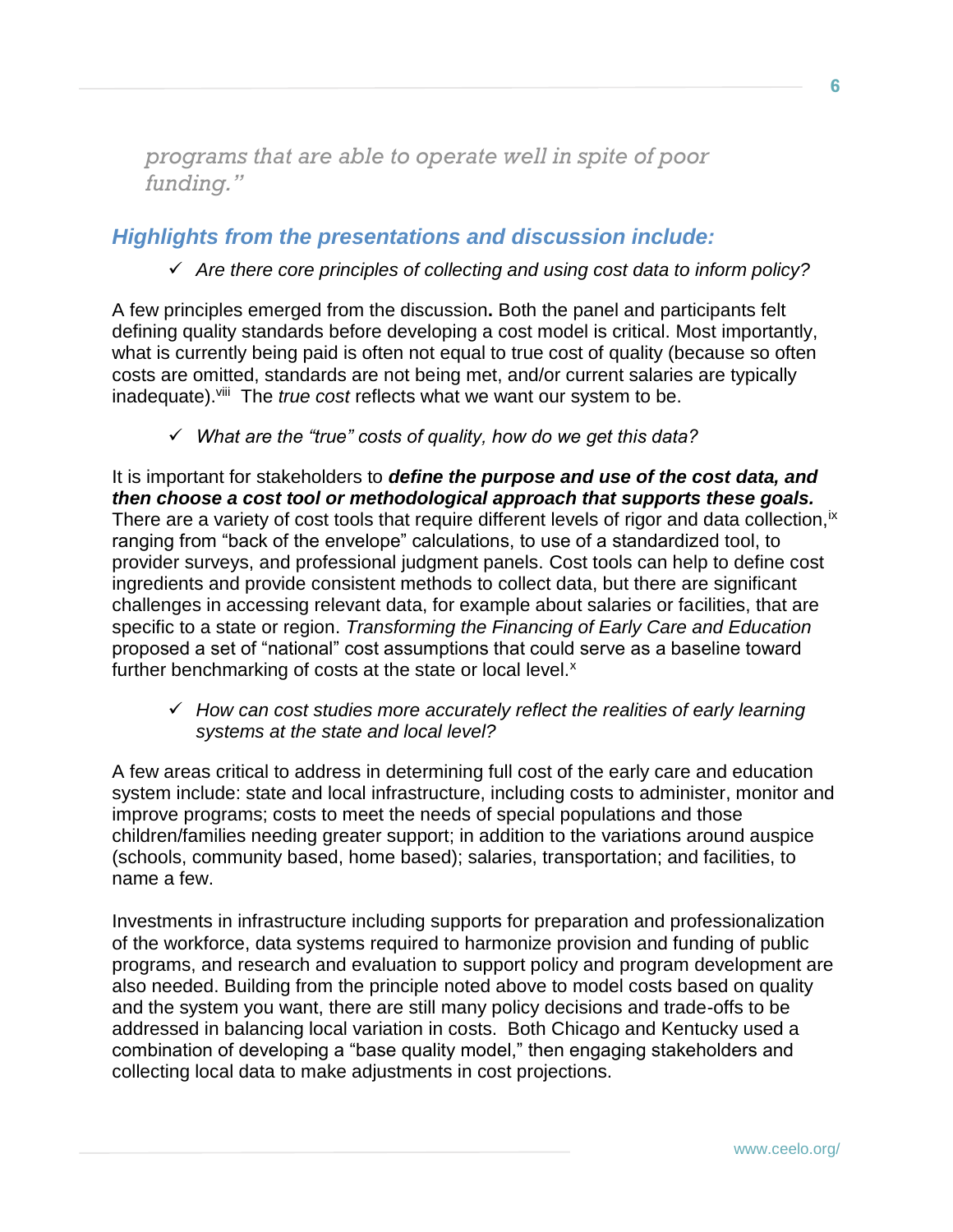#### *What Gets in The Way?*

Once cost projections are established, what gets in the way of allocating resources to programs to support sustainable and stable funding? What are the pain points in making decisions about raising and leveraging sufficient funds?

*Fundamentally, the lack of sufficient funding to support high-quality early care and education for all children too often creates difficult policy choices for program leaders between access and quality, especially for low-income children.*  The early care and education "market" consists of free programs such as Head Start and state funded pre-k, and tuition-based programs like child care. Ultimately this creates both inequality in access to high-quality programs and competition among market-based programs.

*Steven Barnett noted, "The Transforming the Financing of Early Care and Education report calls for roughly doubling public funding, which requires either altering priorities for current public spending or increasing revenues. The primary purposes of various early childhood programs differ which is what leads to differences in eligibility, design, and funding. Harmonizing eligibility, quality standards, and funding across all of these so they can be integrated can conflict with program and agency goals and the desire to meet the specific needs of diverse children and families."*

Child care reimbursement rates are typically set with reference to what parents are paying in the private market, which, with a few exceptions, is inadequate to support quality.<sup>xi</sup> State-funded preschool programs vary widely in their funding, with many states failing to provide adequate resources to sustain quality programming.<sup>xii</sup> And Head Start/Early Head start grants vary tremendously in the per-child amount awarded even though all are held to the same program standards. Xiii To further complicate matters, each of these funding streams has different eligibility criteria, leading to a confusing maze of access to resources. Programs frequently layer funding based on resources available for different groups of children, not necessarily on what children need.

### *Highlights from the presentations and discussion include:*

✓ *How can we increase the use of valid cost data in evidence-based policy?*

*Advocates and policy makers will need to insist on using valid cost data in planning for new or expanded early childhood services.* Economists consider cost to be the minimum expenditure for the desired output. The early care and education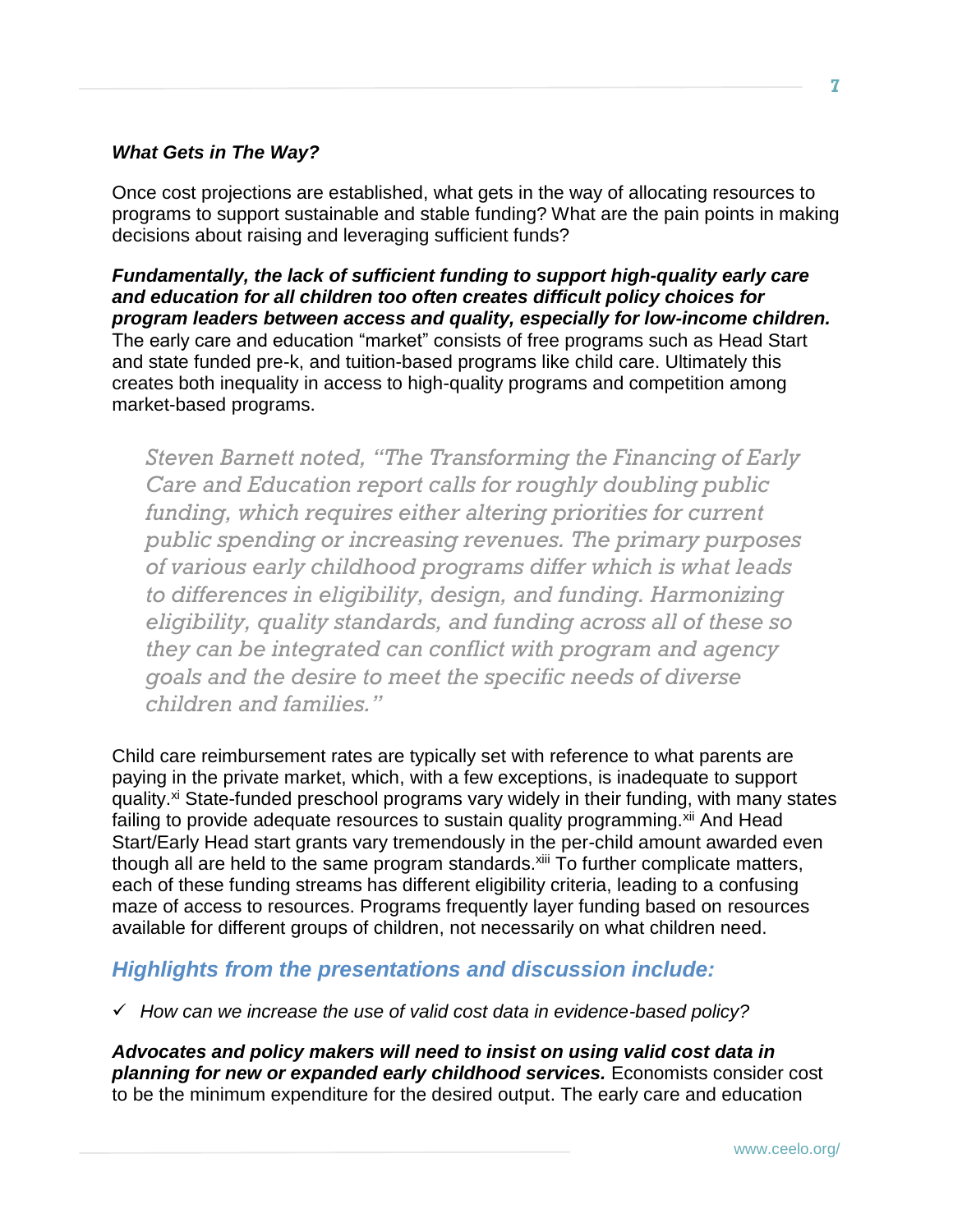(ECE) field needs to start with outputs. The cost burden of ECE is more easily discerned than the benefits, so the field conceals the cost burden and emphasizes the benefits to cover as many people as possible – emphasizing quantity over quality. Providers are also constituents – elected officials have incentives to create new programs and initiatives or to expand access, as this is more salient to constituents than improving quality.

✓ *How does a state that wants to efficiently fund quality programs do the best job of making the right choices?* 

Adequate and stable funding is expected in the K-12 education system. We have not set this as an expectation for ECE. Programs funded through state education funding formulas are in some cases the exception and they tend to have been much more successful in achieving adequate, stable funding. Xiv ECE is often discretionary funding, thus less likely to be adequate or stable. Policymakers face strong incentives to shift costs away from "their constituents" and they have greater incentives to sponsor new things rather than improve existing programs.

*Ellen Frede noted, "We need to ensure that all programs meet quality standards. It is important to challenge the idea that a little low-quality is better than nothing, and ensure that funding equals high quality."*

#### *What Is Needed?*

*Strategic communications and targeted advocacy are needed to influence policy*  and funding. Progress on convincing funders of the value of early childhood education is too slow to benefit children now, or enough children nationally to make a significant difference.

### *Highlights from the presentations and discussion include:*

#### • *Do cost studies lead to policy changes or are they purely an academic exercise?*

As we heard from both the Kentucky and Chicago panelists at the start of the meeting, having real numbers on costs was an effective communication tool for legislators, advocates, and implementers. Conducting cost studies takes the guess work out of rhetoric in policy making. However, intentional efforts to engage stakeholders in shaping the data collected and making meaning of the cost data is critical. Both Kentucky and Chicago engaged stakeholders (both holders and users of the cost data) early in their projects. Lisa Backer shared that in the [Pay for Success project, Minnesota](http://ceelo.org/wp-content/uploads/2018/05/R5_MN.pdf) developed an extensive stakeholder engagement plan, but had to be flexible in implementing it to respond to specific needs, and wished they had involved certain stakeholders sooner.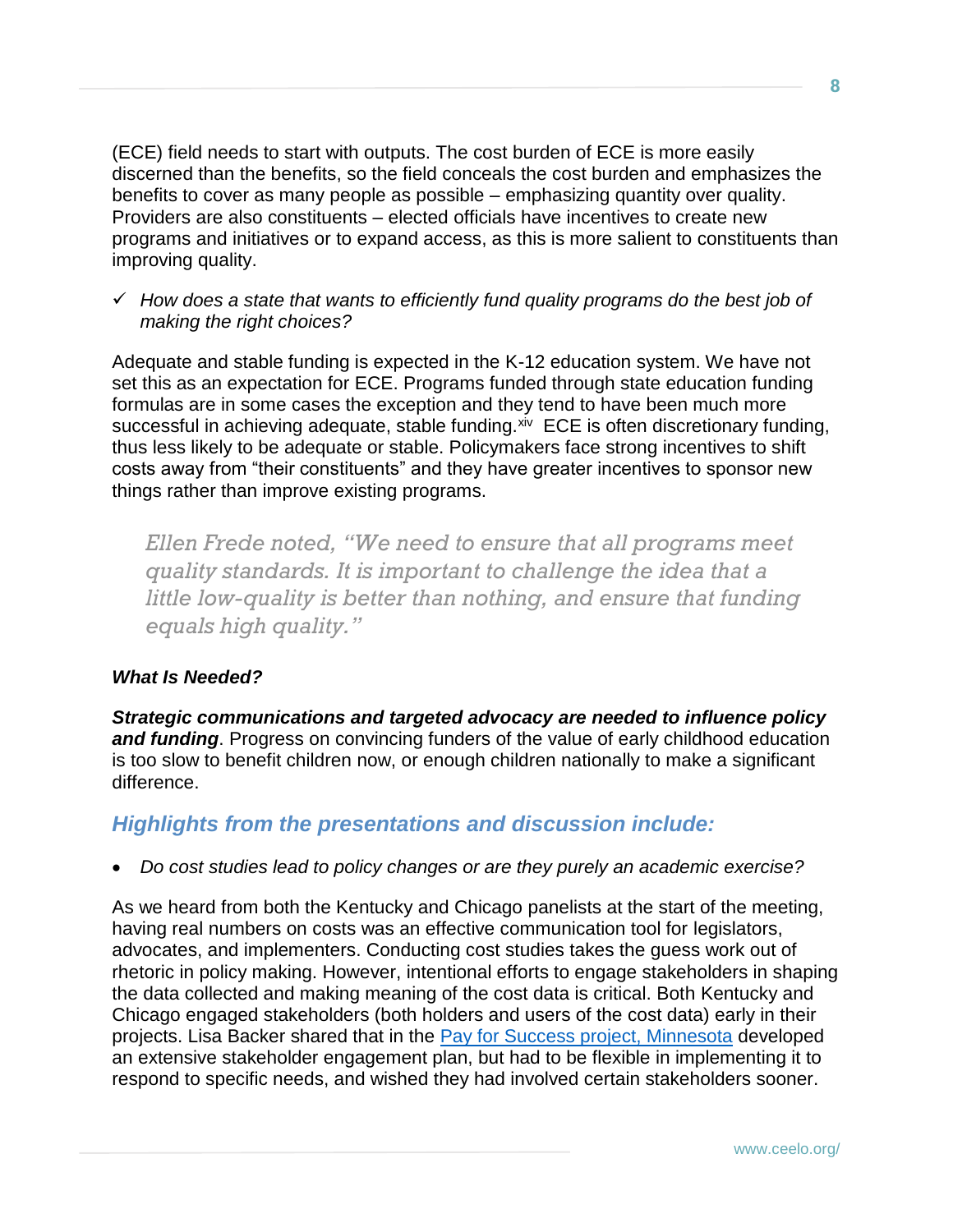• *What information do policy makers need to make informed decisions, and what information do we need for advocacy? Do we confuse these two needs?* 

Cost studies can collect very comprehensive data, but investors want a more simplified message. As a field, we tend to lean toward complexity, when most people do not understand the nuances of preschool funding. Dana Hepper created [a handout](http://ceelo.org/wp-content/uploads/2018/05/R6_OR.pdf) to help Oregon legislators understand how funding for preschool differed from K-12 funding. Common among all participants was the strong belief in advocating **for quality and access at the same.** 

• *How can we best leverage the communication materials created to advance individual state and national advocacy?*

*Albert Wat noted, "Cost studies are helpful because advocacy and implementation have become so much more advanced, so how we communicate, through stories and data, needs to match this complexity."* 

Michelle Ruess (NIEER) shared some suggestions for how best to leverage communication strategies to advance advocacy. Such as:

- Identifying your audience is first and foremost, and knowing what messages resonate with specific audiences.
- Use "real words" when talking to legislators or others as most people may not know what you know, but they may value what you value.
- Working with other partners that have an established connection with the audience you are trying to influence is a good strategy; for example, business people can do things with lobbying groups that no one else can; lobbying is within their comfort zones and legislators are comfortable being lobbied by them.
- Focus messages on outcomes for kids; start with what a child needs; "fair" better than "equal" (fair chance rather than equal chance). Effective messages take complexity out of the issue and articulate solutions that are understood by the audience.

# *What's Next: Concluding the Day and Next Steps*

To conclude the meeting, participants engaged in a discussion of *what's next* to drive policy and funding decisions on financing for high-quality early learning programs, focusing on two core questions: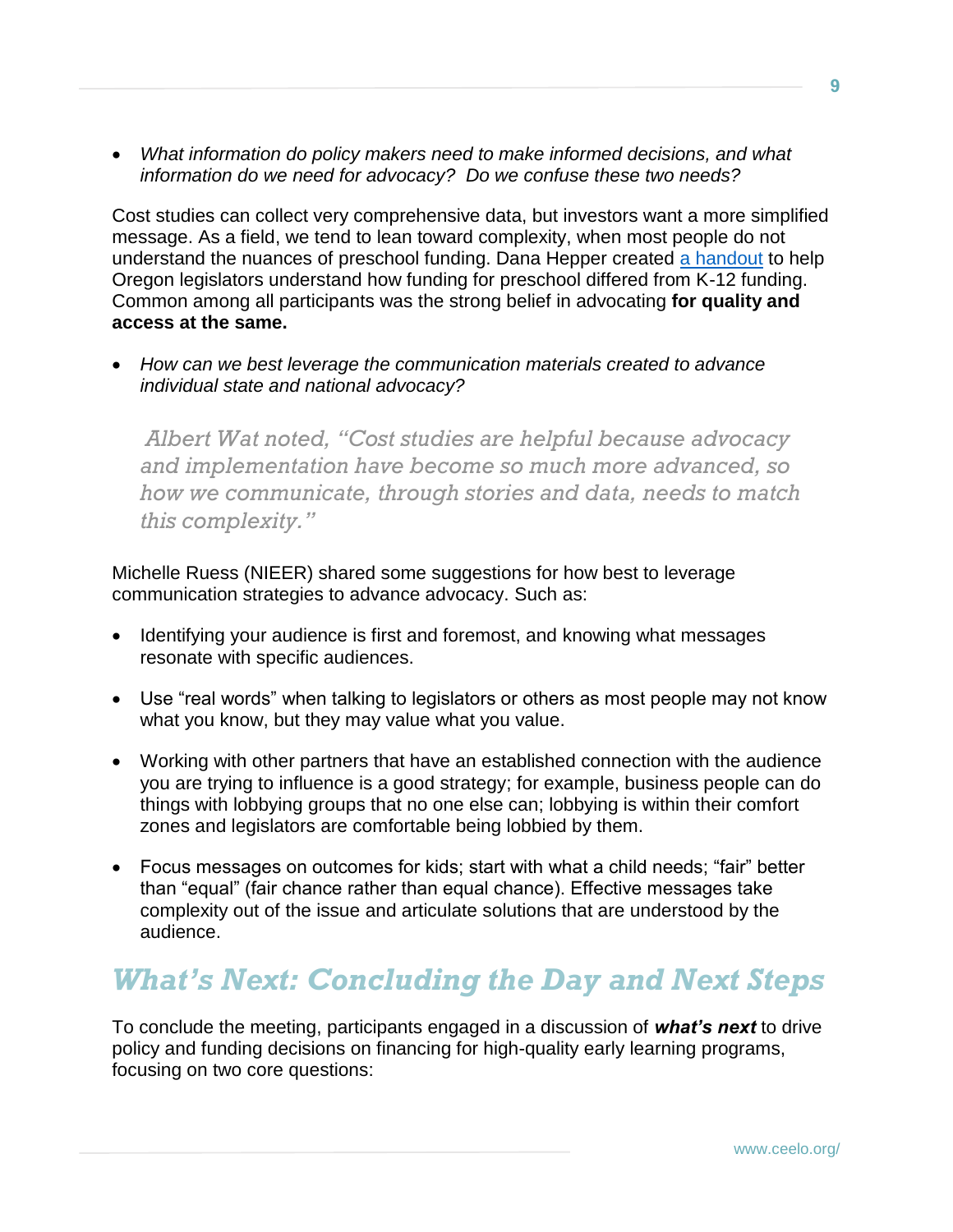- What are the top *things we know*, or "shared understandings and principles" of addressing costs in evidence-based policy?
- What are the *unanswered questions* and research needed in the next one to three years to increase adequate and stable funding for high quality early care and education?

#### **Ten Things We Know About Conducting Cost Studies in ECE**

- 1. Model costs on the system you want based on the results you want to achieve.
- 2. What is currently allocated or "expended" is often not equal to true cost (because standards are not being met and/or because current salaries are typically inadequate).
- 3. Defining quality standards before developing a cost model is critical.
- 4. Define the purpose and use of the cost data, and then choose a cost tool or methodological approach that supports these goals.
- 5. Engaging providers in the study early is important for creating buy-in and ensuring the data meaningfully reflect local/program variation, while supporting providers to envision what the true costs really are or need to be.
- 6. It is relatively "easy" to identify the major cost drivers, including staffing, facilities, and transportation; however local variation in compensation, rents, and needs of children and families for services, makes determining the "true" cost of quality more challenging.
- 7. Critical issues to address in determining full cost of the early care and education system include: state and local infrastructure, including costs to administer, monitor and improve programs; costs to meet the needs of special populations and those children/families needing greater support; variations around auspice (schools, community based, home based); salaries, transportation; and facilities
- 8. Having real numbers on costs is an effective communication tool for legislators, advocates, and implementers. Conducting cost studies takes the guess work out of rhetoric in policy making.
- 9. Leverage communication strategies -- know your audience, avoid jargon, partner with groups the public knows and trusts, simplify the message using data and real stories
- 10.Focus messages on outcomes for kids; start with what a child needs. Effective messages are direct and articulate solutions that are understood by the audience.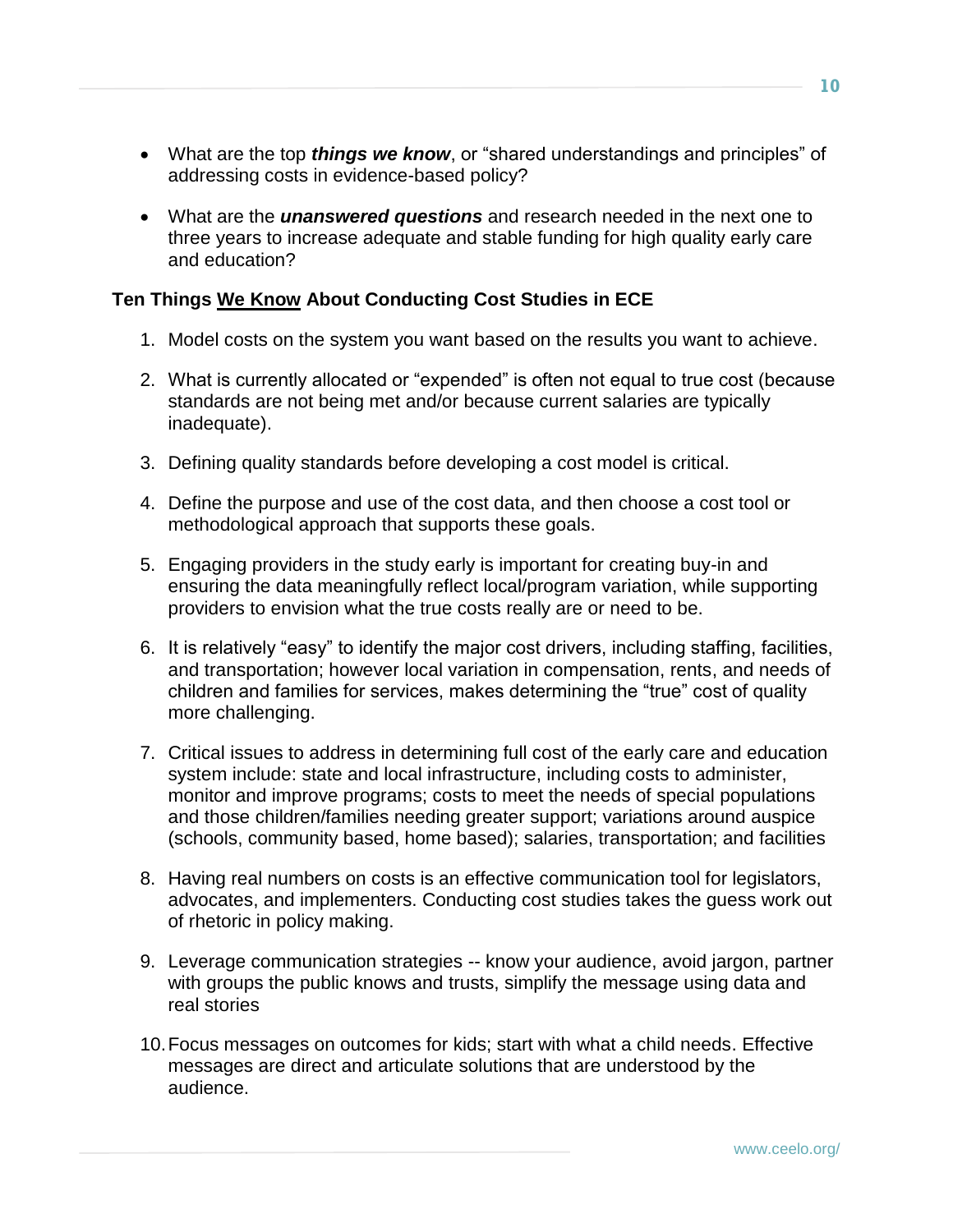**Unanswered Questions, Capacities and Research Needed.** Participants discussed the need to apply a racial equity lens to cost of quality projects, and to build capacity in communication and legislative department staff in state agencies to message these efforts. Participants were interested in case studies on political/advocacy strategies in places such as NY, WA, NJ, and AL where they have been successful in increasing investments in early childhood programs. The following were some of the unanswered questions identified by the participants.

- 1. Does projecting costs per child vs. cost per classroom result in more stable funding?
- 2. What are the right metrics for infrastructure costs (TA/monitoring), school occupancy costs and special education?
- 3. What is the cost of a system that ensures seats for all children?
- 4. What happens after we do the cost estimates? How do you sustain funding? Does more money make a difference and if so, how?
- 5. How do we monetize the benefits and outcomes of ECE?

**In Summary**, the meeting was intended to provide an opportunity for state and local leaders, advocates, and national experts engaged in cost studies of early learning programs to take stock of what we are learning about conducting and using cost data to inform and drive policy decisions on financing high-quality early learning programs. The meeting was the first step of an ongoing dialogue about costs and financing in the early care and education system. CEELO and IAFC thank [participants](http://ceelo.org/wp-content/uploads/2018/05/BioParticipantList_short_toPrint.pdf) in the Cost of Quality Think Tank for their engaging and insightful remarks. We have a lot of work ahead and we look forward to continuing this journey together.

Additional Resources: See [our CPQ&R webpage](http://ceelo.org/cost-of-preschool-quality-tool/) for new resources and tools.

# *Endnotes*

 $\overline{a}$ 

ii National Academies of Science, 2018, Consensus Study Highlights, see Recommendation 4. Retrieved from http://sites.nationalacademies.org/cs/groups/dbassesite/documents/webpage/dbasse\_184857.pdf

iii Determining Costs of Preschool in Kentucky. Retrieved from [http://ceelo.org/wp](http://ceelo.org/wp-content/uploads/2018/05/R1_KY.pdf)[content/uploads/2018/05/R1\\_KY.pdf](http://ceelo.org/wp-content/uploads/2018/05/R1_KY.pdf)

<sup>i</sup> National Academies of Sciences. (2018). Transforming the Financing of Early Care and Education. Retrieved from https://www.nap.edu/catalog/24984/transforming-the-financing-of-early-care-and-education

iv Chicago Universal Cost Study. Retrieved from http://ceelo.org/wp-content/uploads/2018/05/R2\_Chicago.pdf Illinois Preschool For All<https://www.isbe.net/pages/preschool-for-all.aspx> and Head Start's Program Performance Standards https://eclkc.ohs.acf.hhs.gov/policy/45-cfr-chap-xiii

vi Chicago Universal Cost Study. http://ceelo.org/wp-content/uploads/2018/05/R2\_Chicago.pdf

vii Sarah Thomason, et al. (2018). At the Wage Floor. Retrieved from http://cscce.berkeley.edu/at-the-wage-floor/ viii For example, some early childhood staff depend on welfare and unemployment insurance (during the summers) because their pay is so low; these costs of the system are "hidden" in other public budgets.